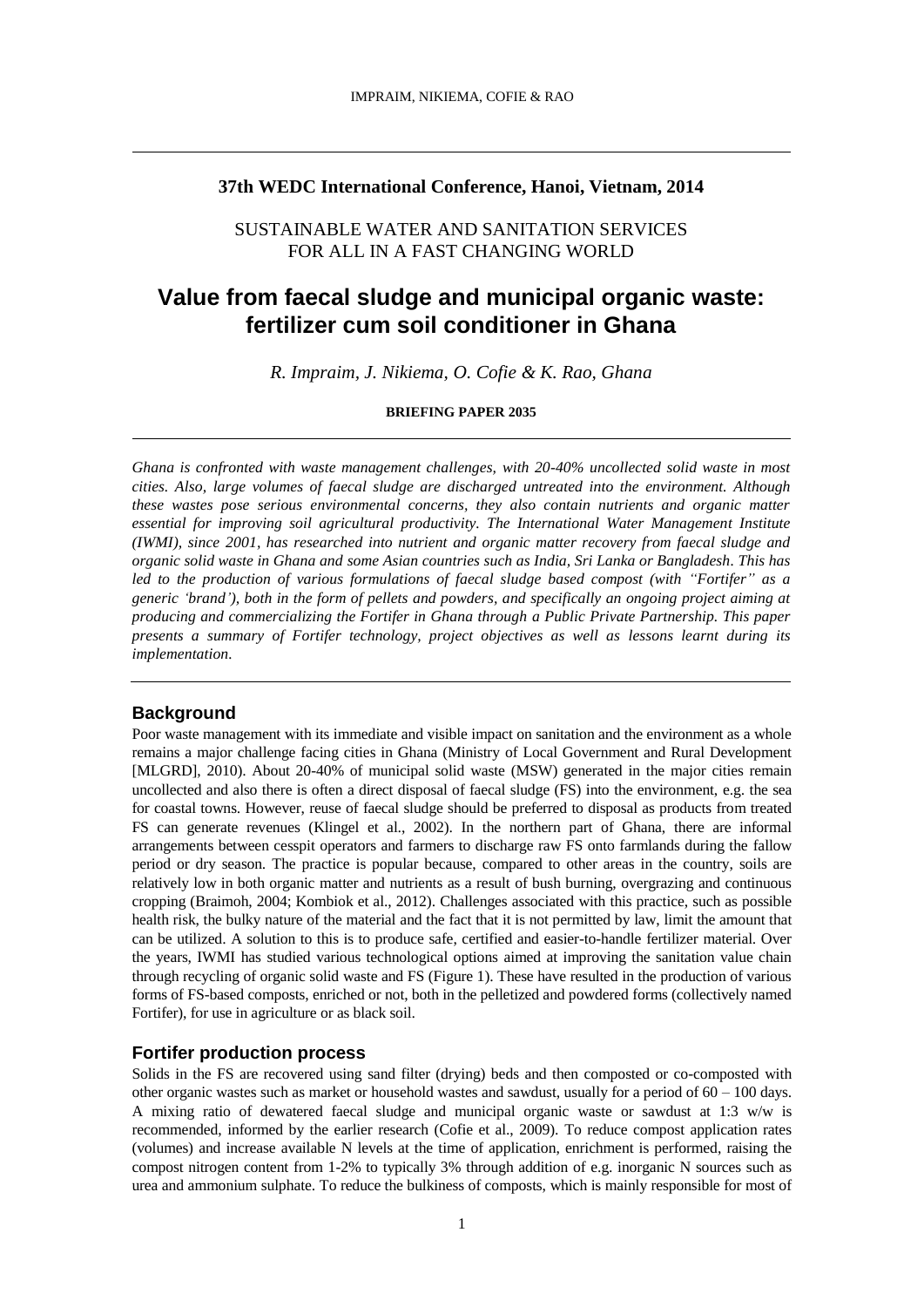#### IMPRAIM, NIKIEMA, COFIE & RAO

the difficulties associated with handling, especially storage and transport, pelletization can be done to increase bulk density by  $20 - 50$  %, compared to the powdered composts. Pellets are produced from composts, to which appropriate amount of water and binding material such as cassava starch are added, using a machine (pelletizer) (Nikiema et al., 2013). The Fortifer production process is shown in Figure 2.





# **Agronomic effectiveness of Fortifer**

Both greenhouse and open field experiments have been conducted with the various formulations of Fortifer to identify best application rates on different soil types and crops. Another objective was to compare the Fortifer with conventional chemical and organic fertilizers. The chemical fertilizer used was ammonium nitrate supplemented with muriate of potash and triple super phosphate. The organic fertilizer is a plant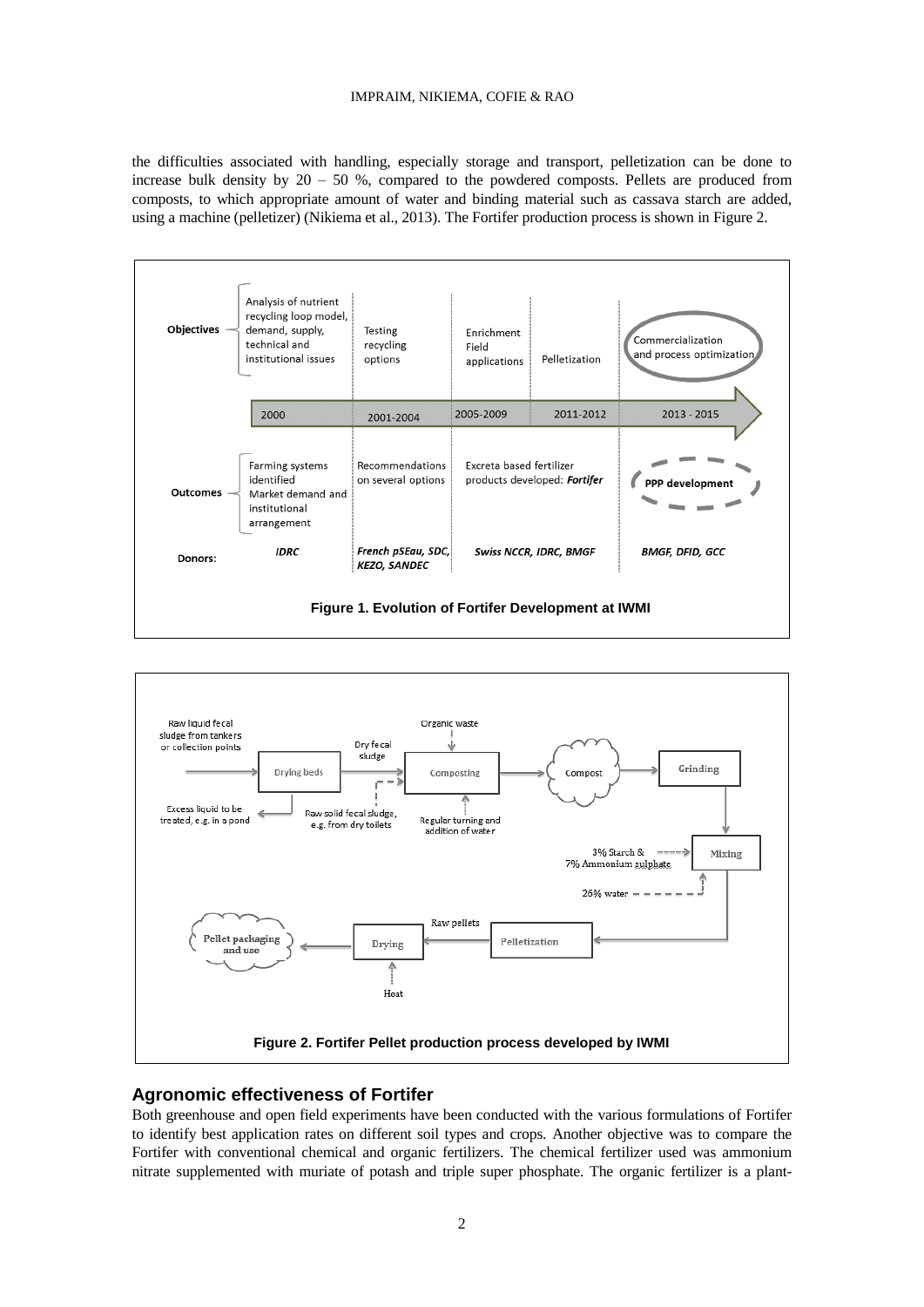based compost product  $(3.2\% \text{ N}, 3.3\% \text{ P}_2\text{O}_5)$ , and  $4.2\%$  K<sub>2</sub>O) from Eco Products Ltd. in Accra (Ghana). For example, the application of the Fortifer pellets as fertilizer resulted in high maize (*Zea mays* cv. Abeleehi) and cabbage (*Brassica olereacea* var *capitata* cv. Oxylus) yields in a greenhouse trials conducted in 2012 at Accra (Table 1).

| Table 1. Effect of Fortifer pellets application (150 kg N/ha) on maize and cabbage yields<br>(tons/ha) in greenhouse experiments |                                   |                                     |  |  |  |
|----------------------------------------------------------------------------------------------------------------------------------|-----------------------------------|-------------------------------------|--|--|--|
| <b>Treatments</b>                                                                                                                | Maize (mean $\pm$ standard error) | Cabbage (mean $\pm$ standard error) |  |  |  |
| Soil only (control)                                                                                                              | $0.9 \pm 0.1$                     | $8.8 \pm 0.6$                       |  |  |  |
| EC-DFS                                                                                                                           | $1.7 \pm 0.2$                     | $17.3 \pm 2.3$                      |  |  |  |
| EC-SDFS                                                                                                                          | $2.3 \pm 0.1$                     | $16.0 \pm 2.1$                      |  |  |  |
| <b>ECO FERTILIZER</b>                                                                                                            | $1.2 \pm 0.1$                     | $11.1 \pm 0.8$                      |  |  |  |
| <b>INORGANIC FERTILIZER</b>                                                                                                      | $1.7 \pm 0.1$                     | $13.4 \pm 0.7$                      |  |  |  |
| Lsd (0.05)                                                                                                                       | 0.3                               | 2.3                                 |  |  |  |

EC-DFS: enriched compost of dewatered faecal sludge (DFS); EC-SDFS: enriched co-compost of sawdust and DFS (ratio = 3:1); ECO FERTILIZER: commercial organic fertilizer from Eco Products Ltd. Accra, Ghana; INORGANIC FERTILIZER: ammonium nitrate supplemented with muriate of potash and triple supper phosphate.

# **Commercialization of Fortifer and PPP**

Following several research studies, IWMI has started a project in April 2013 aimed at commercial production and marketing of the Fortifer in Ghana. The overall goals that this initiative seeks to achieve include:

- 1. Improved soil agricultural productivity through increase in Fortifer use
- 2. Improved environmental management with emphasis on making a positive contribution to the sanitation value chain
- 3. Improved financial sustainability within the sanitation value chain, with emphasis on generation of a positive revenue stream in the long term.

As a strategy for the Fortifer commercialization a Public-Private Partnership (PPP) between a private company and the Municipality, where the Fortifer production plant will be sited, is to be formed. It is expected that the private company would serve as the Fortifer production and marketing company and also be in charge of operation and maintenance (O&M) of the Fortifer production plant while land for the facility (donor funded) will be provided by the Municipality. Figure 3 presents the PPP scenario envisioned in Ghana.

Similar IWMI projects looking at the feasibility of Fortifer production, informed by the present work in Ghana, are being under taken in different Asian countries such as India, Bangladesh and Sri Lanka (Table 3).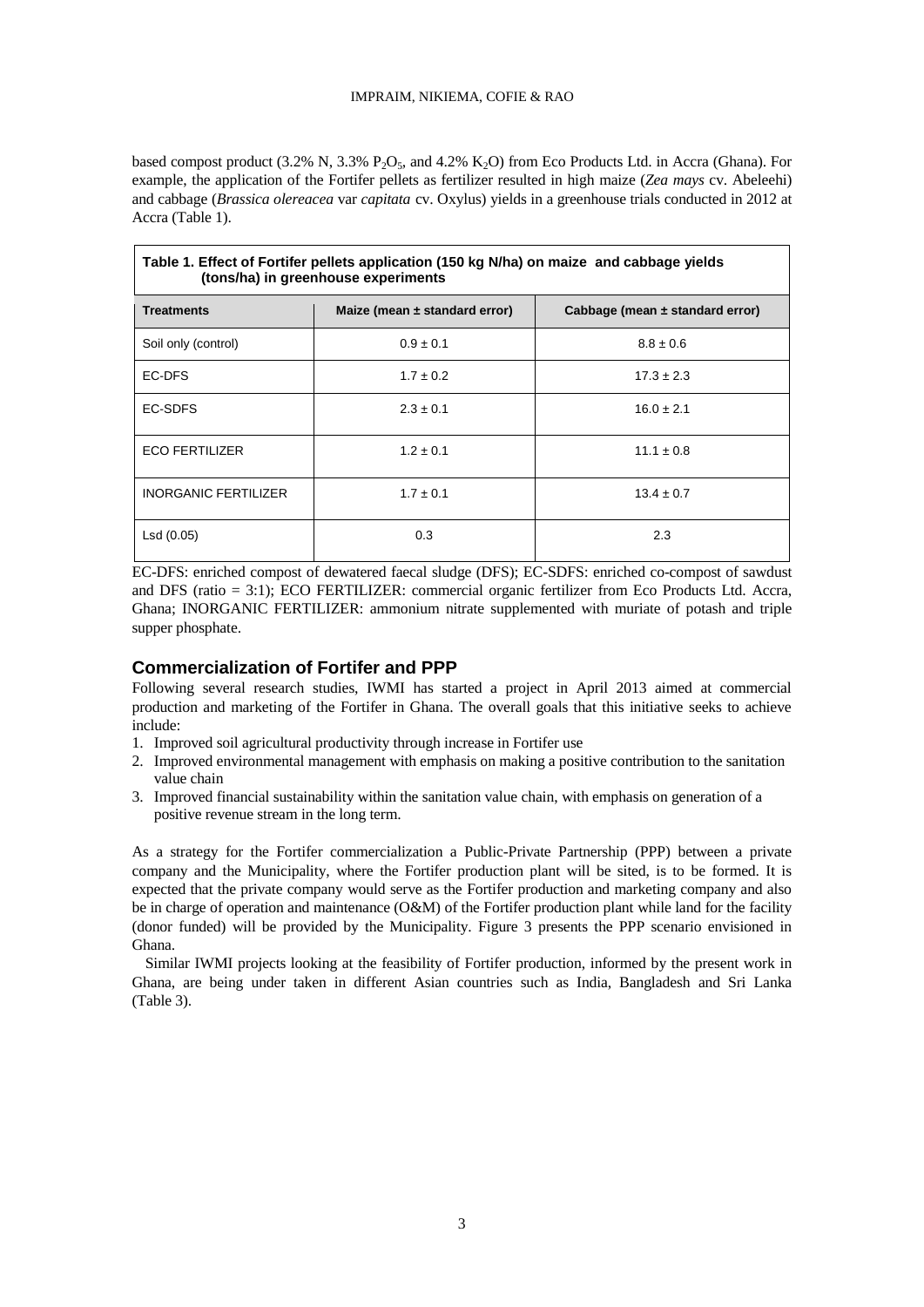### IMPRAIM, NIKIEMA, COFIE & RAO



| Table 3. Description of selected IWMI reuse initiatives in Asia and Africa |                                                                                                                     |                                                                                                                        |                                                                                                                |                                                                                                             |  |  |
|----------------------------------------------------------------------------|---------------------------------------------------------------------------------------------------------------------|------------------------------------------------------------------------------------------------------------------------|----------------------------------------------------------------------------------------------------------------|-------------------------------------------------------------------------------------------------------------|--|--|
|                                                                            | Ghana                                                                                                               | <b>Bangladesh</b>                                                                                                      | Sri Lanka                                                                                                      | India                                                                                                       |  |  |
| Organizational                                                             | Public-Private<br>Partnership                                                                                       | Private enterprise<br>and IWMI<br>collaboration                                                                        | Kurunegala<br>Municipality, CEA<br>and IWMI                                                                    | <b>Local University</b><br>and IWMI<br>collaboration                                                        |  |  |
| Faecal sludge quantity<br>processed                                        | About 14,000<br>$m^3$ /year from<br>households and<br>public toilets                                                | About 29 m <sup>3</sup> /year<br>from rural<br>households with<br>single pit latrine                                   | About 7,300<br>$m^3$ /year from<br>households with<br>septic tanks;<br>about 2%-3%<br>solid content            | About 18,000 to<br>26,000 m <sup>3</sup> /year<br>from households<br>in Rajendra nagar<br>area in Hyderabad |  |  |
| Other organic solid waste                                                  | About 700 tons of<br>organic component<br>of municipal solid<br>waste and saw mill<br>dust per year at 3:1<br>ratio | Use of cow dung<br>and poultry<br>manure in 2:1<br>ratio with dried<br>faecal sludge, and<br>rice husk in 3:1<br>ratio | Mixed with<br>municipal solid<br>waste at 3:1 ratio                                                            | In design stage                                                                                             |  |  |
| Quantity of compost to be<br>produced                                      | 500 tons per year                                                                                                   | 1.5 to 2.0 tons per<br>year (pilot)                                                                                    | In design stage                                                                                                | In design stage                                                                                             |  |  |
| Investment items                                                           | Machinery, building<br>construction, drying<br>beds, composting<br>floor                                            | Drying bed,<br>composting floor<br>and shed                                                                            | Drying bed,<br>composting floor,<br>shed and<br>wastewater<br>treatment plant<br>(waste<br>stabilization pond) | Drying bed,<br>composting floor<br>and shed                                                                 |  |  |
| Land area for plant                                                        | 8,000 $m^2$ (about 2<br>acres)                                                                                      | Approx 80 m <sup>2</sup><br>$(0.02 \text{ acres})$                                                                     | About 1 acre                                                                                                   | In design stage                                                                                             |  |  |
| Financial breakeven<br>period                                              | About 3 to 4 years                                                                                                  | <b>NA</b>                                                                                                              | <b>NA</b>                                                                                                      | <b>NA</b>                                                                                                   |  |  |
| Target market                                                              | Any cropping or non-cropping systems willing to pay                                                                 |                                                                                                                        |                                                                                                                |                                                                                                             |  |  |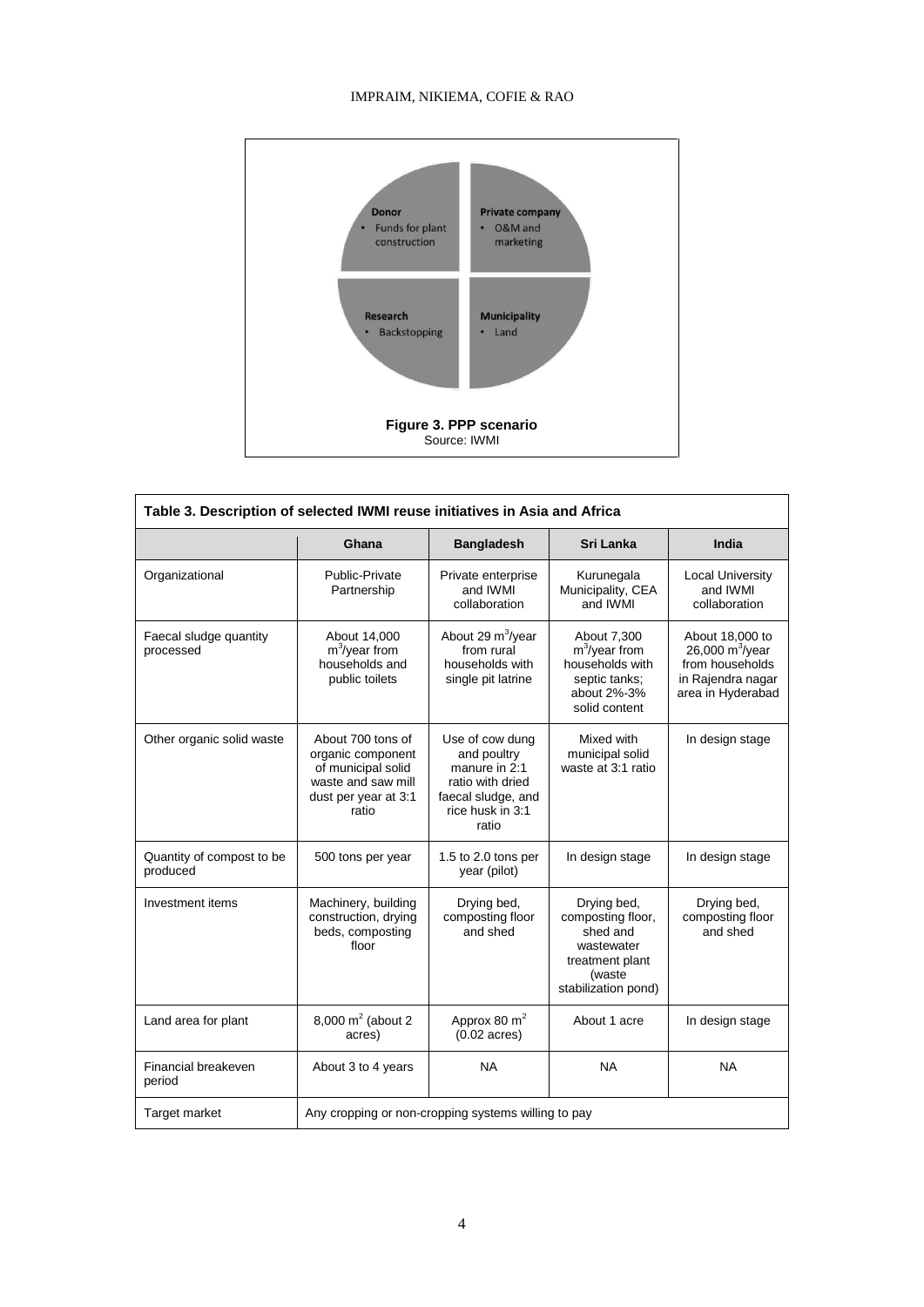### **Lessons learnt**

The formation of the PPP of the current project is ongoing but already, some key lessons can be drawn.

- Identifying a suitable private partner is a very difficult exercise. Most private entities did not have experience in all relevant sectors (sanitation, marketing of agricultural products) and taking up the challenge required capacity building of their staff.
- With use of conventional means of communication (direct contacts, advertisement in newspapers or business media), expressed interest remained limited to few companies, mostly from the sanitation sector. This could be the sign for the need of better promotion mechanisms to reach other types of private companies also in the agricultural sector as these will better know the market than those engaged in waste collection.
- Given the high value and demand of land in peri-urban areas, there is significant pressure on the land resources. It was therefore observed that the public sector partner was cautious in allocating land. On the other hand, acquiring vast land (at least 1 hectare in the present case) for a project of this type without involvement of the municipality is extremely challenging because communities fear possible nuisances resulting from waste processing.
- Given the novelty of this project and its related business model and products, an advisory team, made up of experts from public and private sectors in Ghana, was formed to critically reflect on the project implementation. Their experience input allowed the project implementation team to frame the project in a way that allows its adoption. This has greatly contributed to progress made so far.
- In the course of the project implementation, it was observed that different donor-funded initiatives targeting compost or biogas production from faecal sludge were proposed in the same areas. Such situation could lead to competition for the waste and market segments which could contribute to failure of the projects.

# **Conclusion**

The management of wastes has remained a major challenge in Ghana, particularly in major cities. Recycling of wastes for agricultural purposes could therefore contribute to sustainable improvement in sanitation and agricultural productivity. In this regard, the International Water Management Institute, based on of years of research, has developed technological options to recycle organic wastes and fecal sludge into fertilizers (Fortifer) in Ghana. In addition, there is an ongoing project to commercialize the production of the Fortifer through Public Private Partnership. This might support the generation of positive revenue stream and if replicated and up-scaled could have the potential to contribute positively to the sanitation value chain. Challenges encountered in the project implementation stage mostly have to do with limited capacity of many private entities interested in the waste reuse sector and also inadequate commitment from the public sector. Role of the donor community to start such initiatives is key as most of the resource recovery and reuse activities have positive environmental and social implications.

### **Acknowledgements**

The project described in this document is being implemented with the financial assistance of the Bill and Melinda Gates Foundation (BMGF), the UK Department for International Development (DFID) and Grand Challenge Canada (GCC). The views expressed herein can in no way be taken to reflect the official opinion of these organizations. The authors would also like to thank Prof. Kwabena Ofosu-Budu (University of Ghana) and Mr. Solomon Addai (Valley View University, Ghana) for their support in the agronomic trials and also Mr. Benedict Tuffour (Training Research and Networking for Development) for his coordinating role in the PPP formation.

### **References**

Cofie, O., Kone, D., Rothenberger, S., Moser, D., & Zubruegg, C. (2009). Co-composting of faecal sludge and organic solid waste for agriculture: Process dynamics. *Water Resources, 43*, 4665-4675. [http://dx.doi.org/10.1016/j.watres.2009.07.021.](http://dx.doi.org/10.1016/j.watres.2009.07.021)

Braimoh, A.K. (2004). Ecology and Development Series. No. 14: Modelling land-use change in the Volta Basin of Ghana. *Cuvillier Verlag*